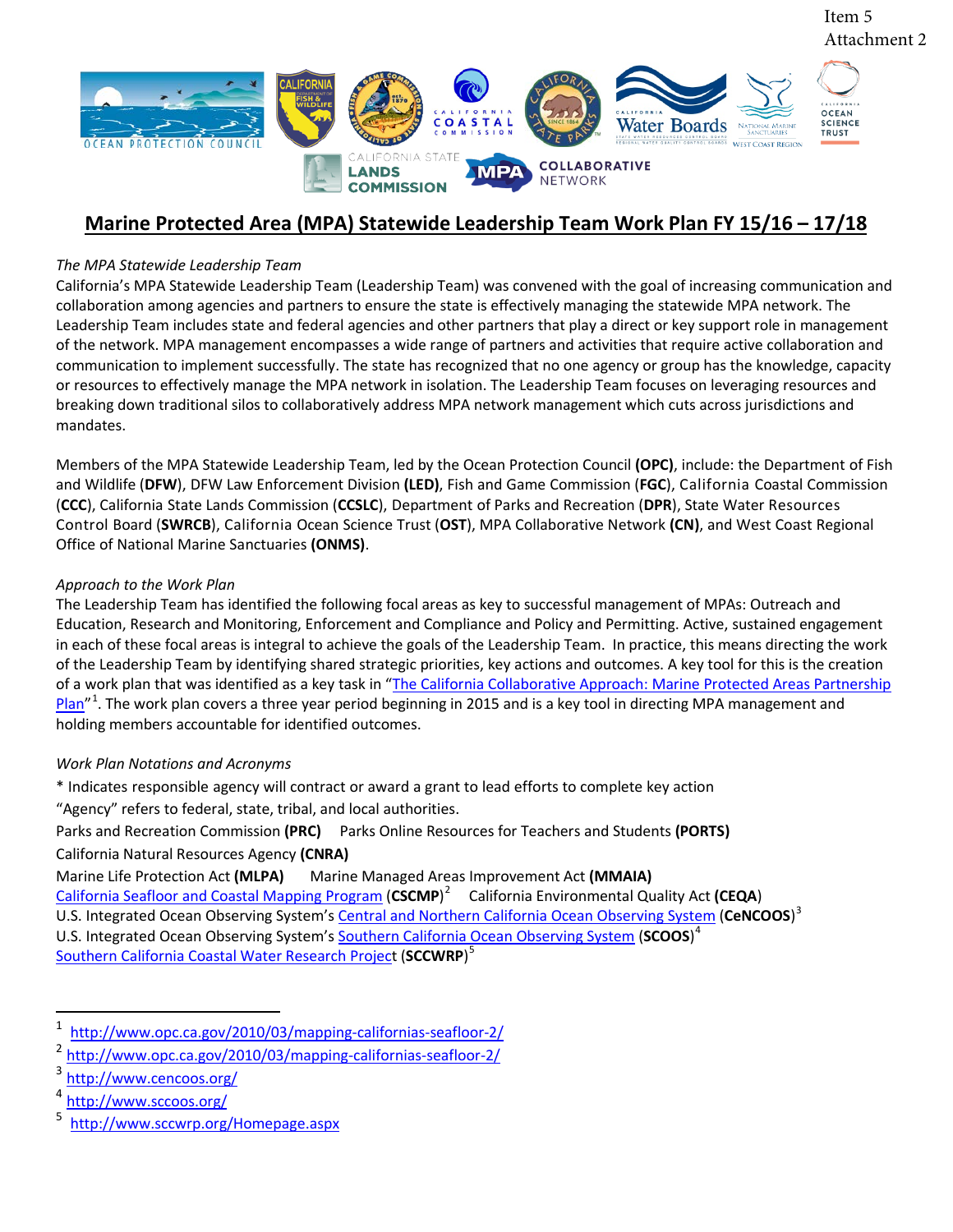# **Focal Area: Outreach and Education (page 1-3)**

| Strategic Priority 1 - Build support and durability of the MPA network goals and performance through improved public awareness |                                                                                                                         |                                                                                                                                                                                                                                                                                                   |                                         |                        |                           |  |  |
|--------------------------------------------------------------------------------------------------------------------------------|-------------------------------------------------------------------------------------------------------------------------|---------------------------------------------------------------------------------------------------------------------------------------------------------------------------------------------------------------------------------------------------------------------------------------------------|-----------------------------------------|------------------------|---------------------------|--|--|
| <b>Key Action</b>                                                                                                              | <b>Action Summary</b>                                                                                                   | Outcome Required/ Performance Indicator                                                                                                                                                                                                                                                           | Responsibility                          | Lead<br>Responsibility | Completion<br><b>Date</b> |  |  |
| 1.1 Create statewide<br>outreach and education<br>plan                                                                         | 1.1.1 Engage MPA Partners (NGOs, tribes,<br>agencies) in discussion of best practices in<br>MPA messaging               | MPA partners, including MPA Collaborative Network<br>members, play an active role in ongoing development<br>of messaging efforts and strategies                                                                                                                                                   | <b>MPA Statewide</b><br>Leadership Team | OPC, CN                | 2016                      |  |  |
|                                                                                                                                | 1.1.2 Compile and maintain inventory of<br>MPA messaging and materials created by<br>agency and non-agency partners     | MPA partners, including MPA Collaborative Network<br>members, have online access to a comprehensive<br>inventory of MPA messaging and available resources<br>(e.g. brochures, sign templates, etc.) developed by<br>state, federal and NGO partners and can easily<br>contribute to the inventory | <b>MPA Statewide</b><br>Leadership Team | OPC*, CN               | 2016                      |  |  |
|                                                                                                                                | 1.1.3 Identify priority audiences, audience-<br>specific messages and outreach methods,<br>and who will do the outreach | MPA partners, including MPA Collaborative Network<br>members, contribute and have access to<br>recommendations on how to maximize the<br>effectiveness of their outreach to different audiences                                                                                                   | <b>MPA Statewide</b><br>Leadership Team | OPC*, CN               | 2016                      |  |  |
|                                                                                                                                | 1.1.4 Identify opportunities to insert<br>messaging into related, non MPA-specific<br>efforts                           | Existing programs increase avenues for MPA messaging<br>to a broad constituency without requiring additional<br>investment from MPA SLT members                                                                                                                                                   | <b>MPA Statewide</b><br>Leadership Team | OPC*                   | 2016                      |  |  |
|                                                                                                                                | 1.1.5 Implement outreach and education plan                                                                             | Agencies and external partners work from a<br>coordinated education and outreach strategy,<br>improving the reach and effectiveness of MPA outreach<br>and education                                                                                                                              | MPA Statewide<br>Leadership Team        | OPC*                   | 2016                      |  |  |
|                                                                                                                                |                                                                                                                         | Agency partners work with the MPA Collaborative<br>Network members to continue producing locally<br>specific materials                                                                                                                                                                            | MPA Statewide<br>Leadership Team        | <b>OPC</b>             | 2016                      |  |  |
|                                                                                                                                | 1.2.1 Produce printed outreach materials                                                                                | Printed materials are readily available at key locations<br>used by consumptive users (e.g. harbors, tackle shops,<br>etc.)                                                                                                                                                                       | <b>MPA Statewide</b><br>Leadership Team | <b>DFW</b>             | $2016 - 2018$             |  |  |
| 1.2 Create MPA-<br>focused outreach<br>materials and host or<br>participate in events                                          |                                                                                                                         | Printed materials are readily available at key locations<br>used by non-consumptive users (e.g. aquaria, dive<br>shops, etc.)                                                                                                                                                                     | <b>MPA Statewide</b><br>Leadership Team | <b>DFW</b>             | $2016 - 2018$             |  |  |
|                                                                                                                                | 1.2.2 Produce video/web/phone app-based<br>materials                                                                    | Web and video material produced by partners is<br>promoted through Thank You Ocean and other venues                                                                                                                                                                                               | MPA non-agency<br>partners              | <b>OPC</b>             | $2016 - 2018$             |  |  |
|                                                                                                                                | 1.2.3 Hold or take part in outreach and<br>education events                                                             | Promote events through list-serves, Thank You Ocean<br>and other partner websites                                                                                                                                                                                                                 | MPA non-agency<br>partners              | <b>OPC</b>             | $2016 - 2018$             |  |  |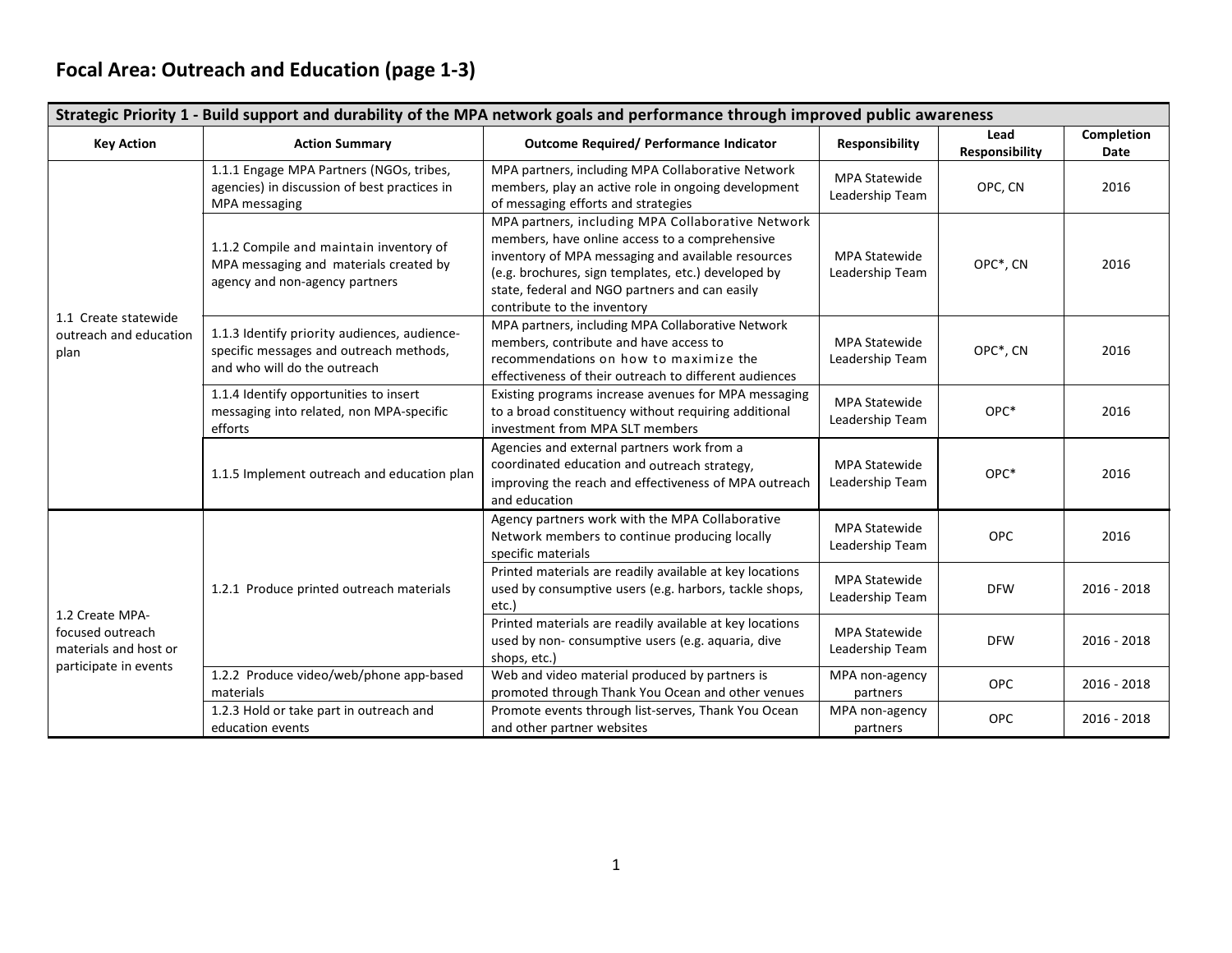| Strategic Priority 2 - Create a broad understanding of regulations and increase compliance                                                  |                                                                                                                                                                      |                                                                                                                                                                                                                     |                                                           |                        |                    |  |  |
|---------------------------------------------------------------------------------------------------------------------------------------------|----------------------------------------------------------------------------------------------------------------------------------------------------------------------|---------------------------------------------------------------------------------------------------------------------------------------------------------------------------------------------------------------------|-----------------------------------------------------------|------------------------|--------------------|--|--|
| <b>Key Action</b>                                                                                                                           | <b>Action Summary</b>                                                                                                                                                | <b>Outcome Required/ Performance Indicator</b>                                                                                                                                                                      | Responsibility                                            | Lead<br>Responsibility | Completion<br>Date |  |  |
| 2.1 Develop, install and<br>maintain regulatory and<br>interpretive signage<br>statewide                                                    | 2.1.1. Signage is properly permitted and<br>installed in priority locations                                                                                          | Verification from grantee and contract manager of<br>proper installation of signs                                                                                                                                   | OPC, DFW, DPR,<br>CCC and other<br>non-agency<br>partners | OPC*                   | 2015               |  |  |
|                                                                                                                                             | 2.1.2 Develop and implement project to<br>install signs at remaining high and medium<br>priority locations                                                           | Verification from grantee and contract manager of<br>proper installation of signs                                                                                                                                   | OPC, DFW, DPR,<br>CCC and other<br>non-agency<br>partners | OPC*                   | 2016               |  |  |
| 2.2 Continue<br>production of DFW                                                                                                           | 2.2.1 Regionally specific materials including<br>maps and booklets with regulations are<br>produced                                                                  | Outreach materials reach both traditional and non-<br>traditional audiences                                                                                                                                         | DFW, FGC                                                  | <b>DFW</b>             | 2016 - 2018        |  |  |
| outreach materials<br>focused on regulation<br>compliance                                                                                   | 2.2.2 Continue to support production of<br>additional products on different media<br>(waterproof paper, mobile devices, etc.) to<br>maximize reach and effectiveness | Outreach materials reach both traditional and non-<br>traditional audiences                                                                                                                                         | DFW, FGC                                                  | <b>DFW</b>             | 2016 - 2018        |  |  |
| 2.3 Coordinate with<br>private companies that<br>produce products<br>which provide<br>information to the<br>public about MPA<br>regulations | 2.3.1 Regularly monitor products (e.g. GPS<br>layers, phone applications, etc.) to ensure<br>accurate information is being disseminated                              | Commonly used GPS systems accurately depict MPAs                                                                                                                                                                    | DFW, CN, LED                                              | <b>DFW</b>             | 2015-2018          |  |  |
|                                                                                                                                             | Strategic Priority 3 - Develop consistent messaging with state, federal and other partners                                                                           |                                                                                                                                                                                                                     |                                                           |                        |                    |  |  |
| <b>Key Action</b>                                                                                                                           | <b>Action Summary</b>                                                                                                                                                | <b>Outcome Required/ Performance Indicator</b>                                                                                                                                                                      | Responsibility                                            | Lead<br>Responsibility | Completion<br>Date |  |  |
| 3.1 Create and<br>distribute DFW<br>Partnership Guide                                                                                       | 3.1.1 Expand on existing DFW MPA Outreach<br>Quick Reference Guide for partners                                                                                      | DFW Partnership Guide is posted widely on the web<br>and provides specific detail on review process,<br>available resources and roles of various partners<br>and agencies in review of outreach materials           | DFW, OPC and other<br>non-agency partners                 | <b>DFW</b>             | 2016               |  |  |
| 3.2 DPR effectively<br>disseminates MPA<br>messaging and actively<br>engages in MPA<br>management support<br>activities                     | 3.2.1 Update webpage on "state underwater<br>parks"                                                                                                                  | DPR website explains the department's history in<br>identifying special underwater areas and how the<br>term "underwater park" is no longer applicable<br>since the MMAIA. Also includes link to DFW MPA<br>webpage | DPR, OPC                                                  | <b>DPR</b>             | 2014               |  |  |
|                                                                                                                                             | 3.2.2 Provide MPA training to staff and<br>docents using a "train the trainer" model                                                                                 | OPC provides trainer and training materials<br>developed in partnership with MPA partners and<br>Collaborative members to coastal districts as<br>requested                                                         | DPR, OPC                                                  | DPR                    | 2015               |  |  |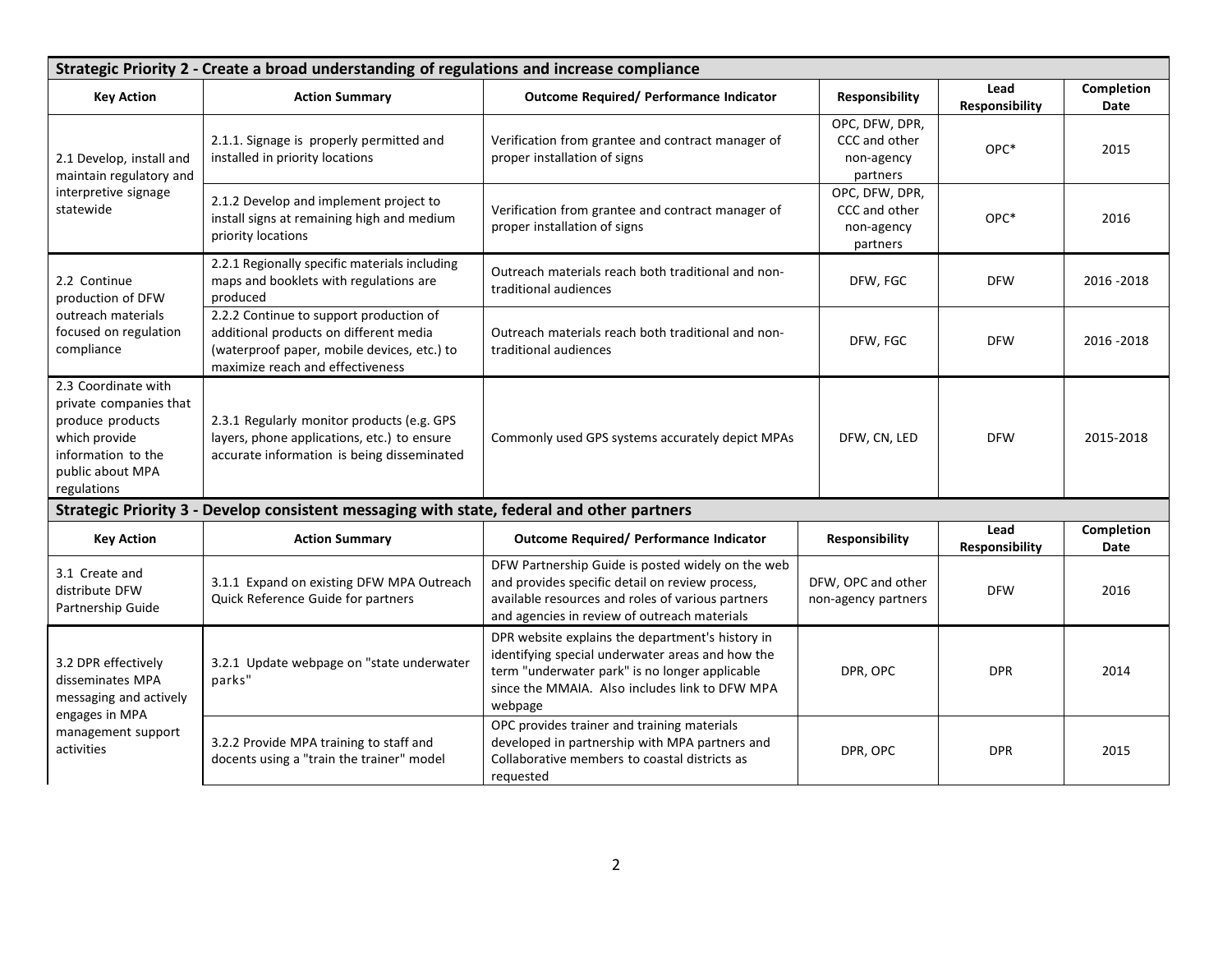|                                                                                                                           | 3.2.3 Develop MPA-specific curriculum for<br>Parks Online Resources for Teachers and<br>Students (PORTS) by leveraging existing<br>materials                                                    | Existing coastal PORTS programs use MPA<br>curriculum which is currently under development                                                                                                         | DPR, DFW, OPC                           | <b>DPR</b> | 2015          |
|---------------------------------------------------------------------------------------------------------------------------|-------------------------------------------------------------------------------------------------------------------------------------------------------------------------------------------------|----------------------------------------------------------------------------------------------------------------------------------------------------------------------------------------------------|-----------------------------------------|------------|---------------|
|                                                                                                                           | 3.2.4 Engage with Division of Boating and<br>Waterways staff to identify opportunities to<br>insert MPA messaging into existing outreach<br>campaigns                                           | MPA messaging is inserted in at least one ongoing<br>Boating and Waterways outreach campaign                                                                                                       | DPR, OPC                                | <b>OPC</b> | $2016 - 2018$ |
| 3.3 Create and<br>distribute a map of<br>California waters that<br>includes all protected<br>areas (state and<br>federal) | 3.3.1 Collect map layers of MPAs, Areas of<br>Special Biological Significance (ASBS),<br>National Estuarine Research Reserve (NERRs),<br>National Marine Sanctuaries (NMSs), etc.               | Agencies and the public can view the distribution of<br>all protected areas in California in one place for the<br>first time                                                                       | DFW, DPR, OPC, OST,<br><b>SWRCB</b>     | OST        | 2016          |
|                                                                                                                           | 3.3.2 Determine and distribute map<br>showing state waters that receive full<br>protection (e.g., % coverage of SMRs) and<br>some protection (i.e., % coverage of all other<br>protected areas) | The state and public have a more complete<br>understanding of the percentage of CA state waters<br>and coastal areas that are protected                                                            | DFW, DPR, OPC, OST,<br><b>SWRCB</b>     | <b>OST</b> | 2017          |
| 3.4 ONMS effectively<br>disseminates MPA<br>messaging and actively<br>engages in MPA<br>management support<br>activities  | 3.4.1 Communicate and depict Federal/State<br>jurisdictions to clarify their complementary<br>nature                                                                                            | Explanatory infographic or other messaging concept<br>is broadly distributed to state and federal agencies<br>as well as public audiences to ensure types of<br>allowed use are clearly understood | <b>MPA Statewide</b><br>Leadership Team | <b>OPC</b> | 2017          |
|                                                                                                                           | 3.4.2 Provide MPA training to staff and<br>docents                                                                                                                                              | OPC provides trainer and training materials as<br>requested to ensure ONMS staff and docents have<br>accurate and updated information about the state's<br>MPA network                             | ONMS, OPC                               | <b>OPC</b> | 2015          |
|                                                                                                                           | 3.5.1 Update content and structure of OPC<br>website to better reflect current MPA<br>programs and partnerships, ensuring<br>consistency with partner web pages by using                        | OPC website hosts or links to relevant documents<br>related to the design, designation, implementation<br>and management of the MPA Network                                                        | <b>MPA Statewide</b><br>Leadership Team | <b>OPC</b> | 2016          |
|                                                                                                                           |                                                                                                                                                                                                 | OPC website describes OPC's current role in MPA<br>management and highlights current and previous<br>MPA projects                                                                                  | OPC                                     | <b>OPC</b> | 2016          |
|                                                                                                                           | links where appropriate                                                                                                                                                                         | OPC website links to and describes partner agencies<br>and organizations                                                                                                                           | <b>OPC</b>                              | <b>OPC</b> | 2016          |
| 3.5 Effectively<br>disseminate MPA<br>messaging through OPC                                                               | 3.52 Update content on CNRA website                                                                                                                                                             | CNRA website accurately describes current work of<br>OPC and other key management agencies including<br>DFW and DPR                                                                                | OPC, DFW, DPR                           | <b>OPC</b> | 2015          |
|                                                                                                                           |                                                                                                                                                                                                 | Thank You Ocean and MPA Collaboratives serve as<br>conduits of information regarding MPA efforts                                                                                                   | <b>OPC</b>                              | <b>OPC</b> | 2015 - 2018   |
|                                                                                                                           | 3.5.3 Use Thank You Ocean Campaign to<br>update constituents about MPA                                                                                                                          | Thank You Ocean website links to<br>mpacollaboratives.org                                                                                                                                          | <b>OPC</b>                              | <b>OPC</b> | 2015          |
|                                                                                                                           | Collaboratives and significant MPA events                                                                                                                                                       | Relevant MPA news is included in monthly Thank<br>You Ocean newsletter and shared via Thank You<br>Ocean social media platforms                                                                    | <b>OPC</b>                              | <b>OPC</b> | 2015 - 2018   |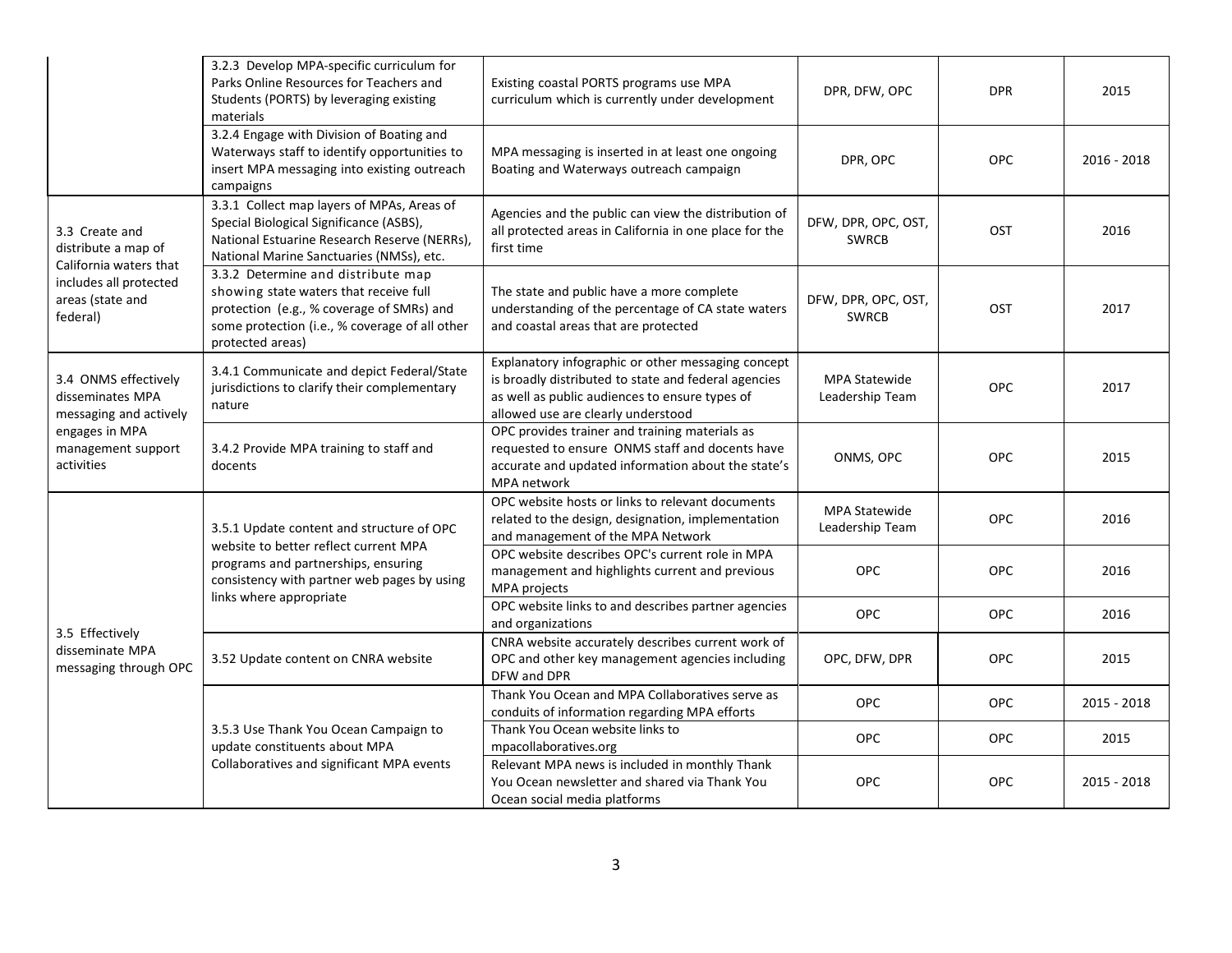# **Focal Area: Enforcement and Compliance (page 4)**

| Strategic Priority 1 - Increase capacity and effectiveness of enforcement                                                                     |                                                                                                                                                                           |                                                                                                                                                                               |                       |                               |                    |  |  |
|-----------------------------------------------------------------------------------------------------------------------------------------------|---------------------------------------------------------------------------------------------------------------------------------------------------------------------------|-------------------------------------------------------------------------------------------------------------------------------------------------------------------------------|-----------------------|-------------------------------|--------------------|--|--|
| <b>Key Action</b>                                                                                                                             | <b>Action Summary</b>                                                                                                                                                     | Outcome Required/Performance Indicator                                                                                                                                        | <b>Responsibility</b> | Lead<br><b>Responsibility</b> | Completion<br>Date |  |  |
|                                                                                                                                               | 1.1.1 Develop statewide Records<br>Management System (RMS) to collect,                                                                                                    | DFW implements an RMS to improve its ability to<br>collect, store, and query law enforcement data in<br>the field                                                             | <b>DFW</b>            | <b>LED</b>                    | 2016-2018          |  |  |
| 1.1 Use technology and                                                                                                                        | organize and track citation data.                                                                                                                                         | DFW Submits AB 2402 report to the legislature on<br>a feasibility study for electronic data management                                                                        | <b>DFW</b>            | <b>DFW</b>                    | 2016               |  |  |
| other tools to increase<br>effectiveness and<br>efficiency of<br>enforcement resources                                                        | 1.1.2 Identify enforcement priority areas<br>based on poaching hotspots, seasonal trends,<br>potential for resource impact, level of use,<br>and potential for violations | RMS allows accurate analysis of the enforcement<br>efforts/needs for specific MPAs                                                                                            | <b>DFW</b>            | LED                           | 2016-2018          |  |  |
| in the field                                                                                                                                  | 1.1.3 Explore existing and emerging<br>technologies and enforcement monitoring<br>systems to enhance MPA enforcement                                                      | Regularly assess available technologies and deploy<br>those with potential to enhance MPA<br>enforcement                                                                      | <b>DFW</b>            | LED                           | 2015-2018          |  |  |
| 1.2 Maintain and<br>enhance cooperative<br>enforcement efforts<br>with local, state and<br>federal agencies                                   | 1.2.1 Promote interagency cooperation and<br>collaboration for more effective MPA<br>enforcement                                                                          | Develop and facilitate MPA Collaborative<br>Network programs for statewide MPA<br>enforcement                                                                                 | LED. CN               | <b>CN</b>                     | 2015-2018          |  |  |
| 1.3 Increase judicial                                                                                                                         | 1.3.1 Develop educational tools specifically<br>for judges and district attorneys                                                                                         | Develop MPA enforcement video and distribute<br>widely to court and enforcement officers                                                                                      | LED, CN               | LED, CN                       | 2016-2018          |  |  |
| system and law<br>enforcement officer                                                                                                         |                                                                                                                                                                           | Design and facilitate MPA training to be provided<br>to the judicial system within all CA coastal counties                                                                    | LED, CN               | LED, CN                       | 2016-2018          |  |  |
| awareness of the value<br>of MPAs and knowledge                                                                                               |                                                                                                                                                                           | Encourage designation of at least one<br>wildlife/marine specialist within each DA office                                                                                     | LED, CN               | LED, CN                       | 2016-2018          |  |  |
| of MPA regulations                                                                                                                            | 1.3.2 Hold Enforcement Trainings for court<br>officers                                                                                                                    | Hold at least one training in each county and<br>conduct training effectiveness evaluations                                                                                   | LED, CN               | LED, CN                       | 2015-2016          |  |  |
| 1.4 Plan and conduct<br>an LED Needs<br>Assessment to<br>determine if they have<br>the resources to<br>effectively enforce<br>MPA regulations | 1.4.1 Identify and address LED personnel<br>needs for MPA enforcement                                                                                                     | Identifying appropriate staffing levels and<br>equipment requirements for existing and<br>anticipated future needs, including recruiting<br>officers from diverse communities | <b>DFW</b>            | <b>LED</b>                    | $2016 - 2018$      |  |  |
|                                                                                                                                               | 1.4.2 Identify and address LED equipment<br>needs for MPA enforcement                                                                                                     | Identify funding source(s) to purchase items<br>needed for MPA enforcement                                                                                                    | DFW, OPC              | LED                           | $2016 - 2018$      |  |  |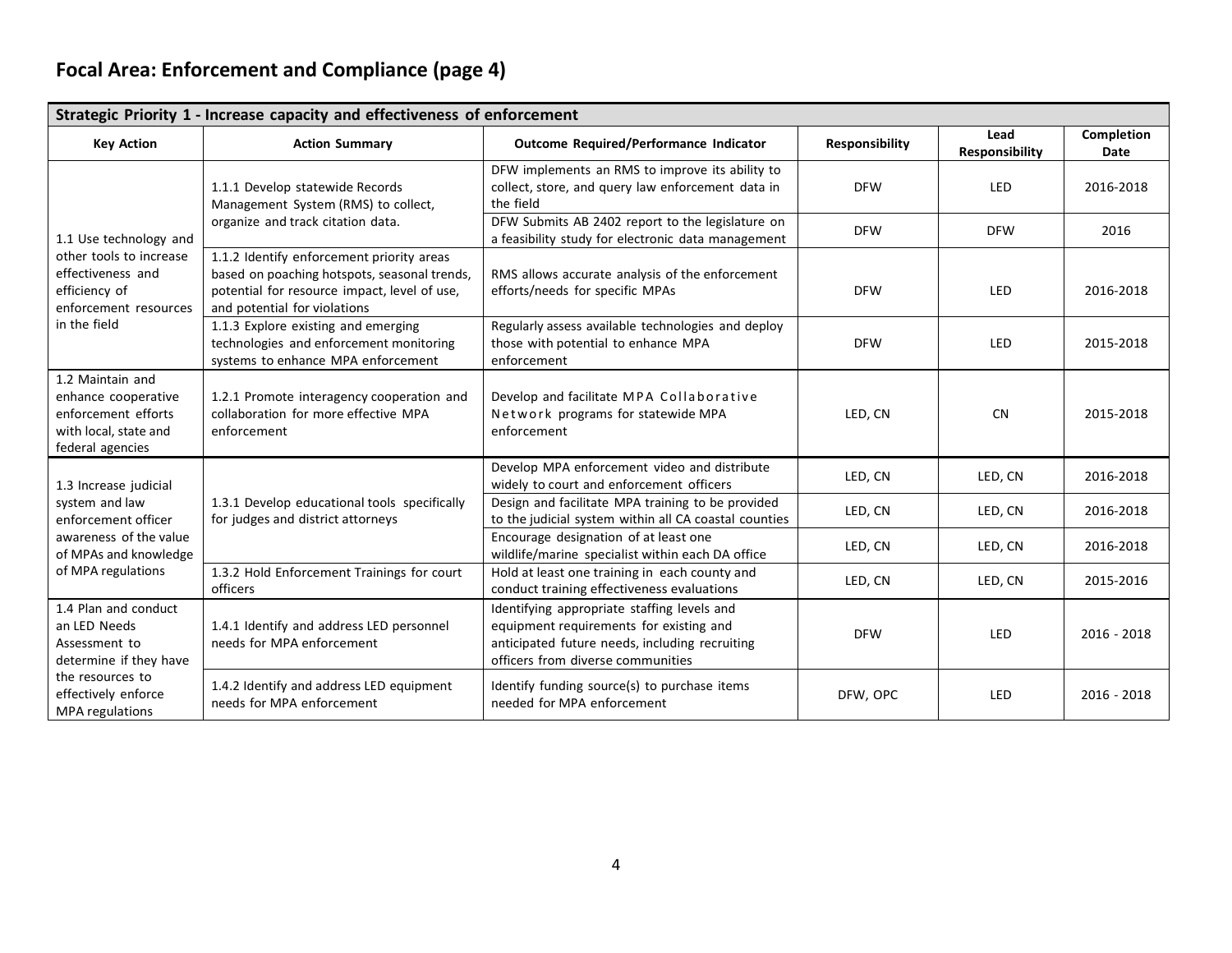# **Focal Area: Research and Monitoring (page 5 – 8)**

| Strategic Priority 1 - Establish a benchmark of ecosystem and socioeconomic condition in all MLPA coastal regions that informs the initial five-year regional<br>MPA network management reviews (management reviews) |                                                                                                                                                                                              |                                                                                                                                                                                            |                       |                        |                    |  |  |
|----------------------------------------------------------------------------------------------------------------------------------------------------------------------------------------------------------------------|----------------------------------------------------------------------------------------------------------------------------------------------------------------------------------------------|--------------------------------------------------------------------------------------------------------------------------------------------------------------------------------------------|-----------------------|------------------------|--------------------|--|--|
| <b>Key Action</b>                                                                                                                                                                                                    | <b>Action Summary</b>                                                                                                                                                                        | <b>Outcome Required/ Performance Indicator</b>                                                                                                                                             | <b>Responsibility</b> | Lead<br>Responsibility | Completion<br>Date |  |  |
| 1.1 Identify and pursue                                                                                                                                                                                              | 1.1.1 Coordinate state and federal entities to                                                                                                                                               | CSCMP spatial data inform management reviews                                                                                                                                               | OST                   | OST                    | 2015               |  |  |
| opportunities to bring<br>additional results to                                                                                                                                                                      | incorporate relevant oceanographic and<br>physical habitat data and results                                                                                                                  | CeNCOOS, SCOOS, and other partners'<br>oceanographic data inform management reviews                                                                                                        | <b>OST</b>            | OST                    | 2015               |  |  |
| bear on establishing a<br>benchmark of<br>conditions in each                                                                                                                                                         | 1.1.2 Coordinate with SCCWRP and member<br>agencies to incorporate relevant water quality<br>data and results                                                                                | SCCWRP's Bight Regional Monitoring Program data<br>inform management reviews                                                                                                               | OST, SCCWRP           | OST                    | 2015-2018          |  |  |
| region (i.e., projects and<br>programs outside the<br>official MPA monitoring<br>programs)                                                                                                                           | 1.1.3 Coordinate with agency, tribal,<br>academic and citizen scientists to ensure<br>relevant scientifically robust datasets are<br>incorporated                                            | Relevant datasets from agency, academic, tribal and<br>citizen scientists are incorporated as appropriate<br>into management                                                               | OST                   | <b>OST</b>             | 2015-2018          |  |  |
|                                                                                                                                                                                                                      | 1.2.1 Synthesize results and explain<br>methodology of each baseline program and<br>other monitoring efforts in the regions to<br>build a snapshot of baseline conditions for<br>each region | Ensure that the monitoring programs and results<br>are cohesive, align with program purposes, and<br>realize value beyond MPAs                                                             | DFW, OPC, OST         | OST                    | 2015-2018          |  |  |
| 1.2 Develop State of the                                                                                                                                                                                             |                                                                                                                                                                                              | MPA monitoring results and reporting in the North<br>Coast incorporate traditional ecological knowledge                                                                                    | DFW, OPC, OST         | OST                    | 2017               |  |  |
| Region assessments to<br>inform management<br>reviews                                                                                                                                                                |                                                                                                                                                                                              | Build a more comprehensive understanding of<br>ecosystem condition and trends to support<br>management decisions and inform the approach to<br>long-term monitoring                        | DFW, OPC, OST, FGC    | OST                    | 2015-2018          |  |  |
|                                                                                                                                                                                                                      |                                                                                                                                                                                              | Information sharing among agencies and tribal<br>governments results in a common understanding of<br>ecosystem condition and trends                                                        | DFW, OPC, OST, FGC    | OST                    | 2015-2018          |  |  |
| 1.3 Engage with<br>California's diverse                                                                                                                                                                              | 1.3.1 Share results of baseline monitoring<br>broadly through a variety of venues, including<br>community meetings and the Western Society<br>of Naturalists (WSN) Annual Meeting            | Diverse constituencies, including scientists, fishing<br>communities, tribes, and decision makers see<br>baseline monitoring results as credible, accessible,<br>and useful for management | DFW, OPC, OST, FGC    | <b>OST</b>             | 2015-2016          |  |  |
| ocean communities to<br>share results from the                                                                                                                                                                       | 1.3.2 Maintain communication with<br>California's ocean community and tribes,                                                                                                                | Build trust in MPA monitoring results before and<br>after they are released                                                                                                                | DFW, OPC, OST         | OST                    | 2015-2018          |  |  |
| baseline programs                                                                                                                                                                                                    | including through the MPA Collaboratives,<br>and encourage contributions to<br>oceanspaces.org                                                                                               | Tribal governments are engaged in the monitoring<br>program                                                                                                                                | DFW, OPC, OST         | OST                    | 2015-2018          |  |  |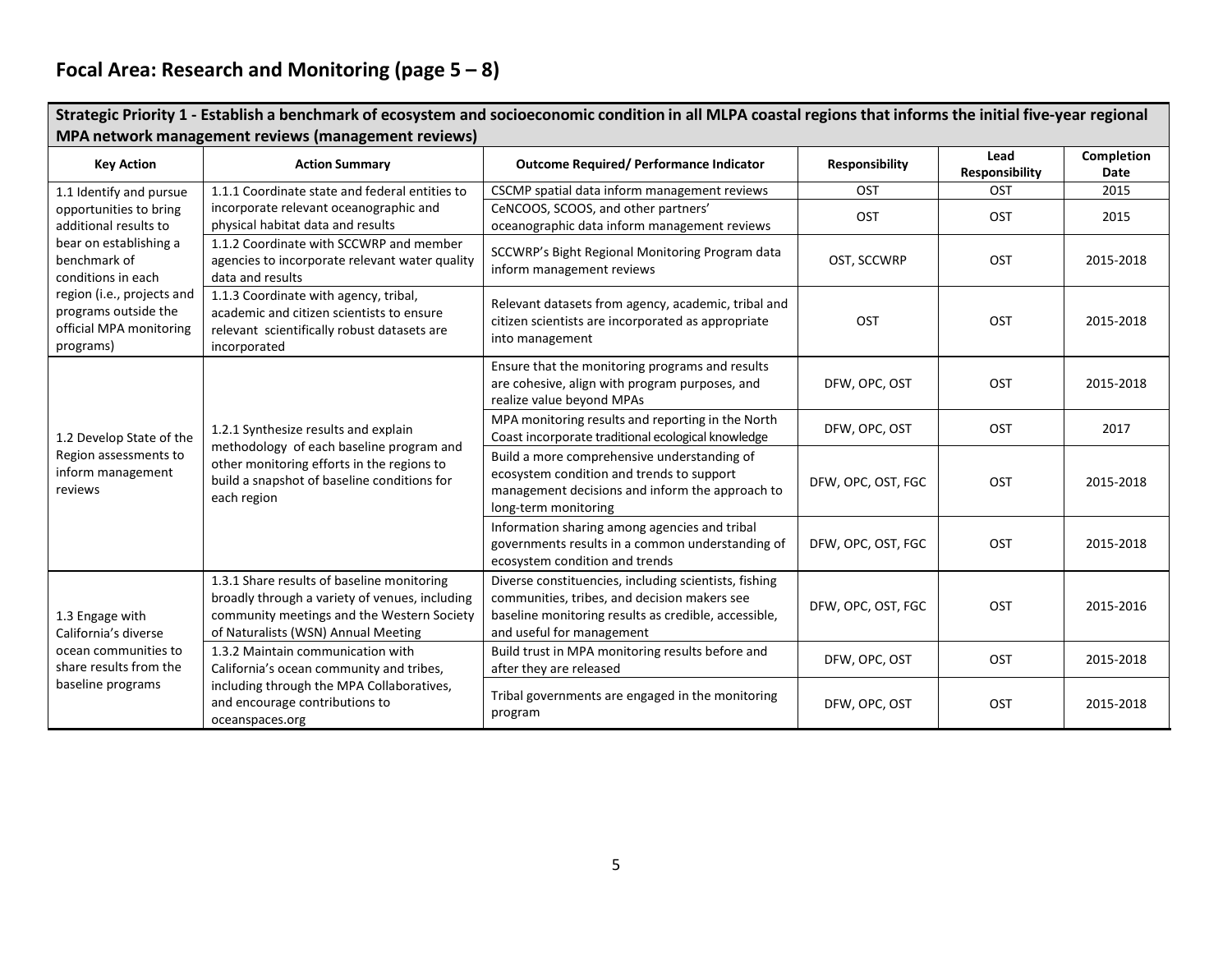Strategic Priority 2 - Design and implement a partnership-based monitoring program that assesses MPA network performance and informs multiple **mandates**

| <b>Key Action</b>                                                                                                                                             | <b>Action Summary</b>                                                                                                                                                     | <b>Outcome Required/ Performance Indicator</b>                                                                                  | <b>Responsibility</b> | Lead<br>Responsibility | Completion<br><b>Date</b> |
|---------------------------------------------------------------------------------------------------------------------------------------------------------------|---------------------------------------------------------------------------------------------------------------------------------------------------------------------------|---------------------------------------------------------------------------------------------------------------------------------|-----------------------|------------------------|---------------------------|
| 2.1 Align marine and                                                                                                                                          | 2.1.1 Compare goals for ASBS and MPA                                                                                                                                      | Evaluation of whether the two programs aim to<br>meet similar objectives or if there are discrepancies                          | OST, SWRCB            | OST                    | 2016                      |
|                                                                                                                                                               | monitoring programs and identify potential<br>areas of overlap                                                                                                            | Agencies involved in ASBS & MPA monitoring better<br>understand goals of each other's programs                                  | OST, SWRCB            | OST                    | 2016                      |
|                                                                                                                                                               | 2.1.2 At a regional scale, review monitoring                                                                                                                              | Map illustrates where ASBSs and MPAs are co-<br>located and where data for each monitoring<br>program has been collected        | OST, SWRCB            | OST                    | 2015-2016                 |
| water quality protected<br>area (i.e., ASBSs, MPAs)<br>monitoring programs to                                                                                 | plans, reports and/or work plans to identify<br>overlaps in program components                                                                                            | Internal document identifies overlaps in<br>requirements, methodology, funding sources, and<br>personnel                        | OST, SWRCB            | OST                    | 2015-2016                 |
| leverage resources,<br>capacity and expertise<br>across mandates and                                                                                          |                                                                                                                                                                           | Highlight overlapping areas with potential for<br>collaboration between the two programs                                        | OST, SWRCB            | OST                    | 2015-2016                 |
| jurisdictions                                                                                                                                                 | 2.1.3 Assess whether current structure of<br>ASBS and MPA monitoring programs hinders<br>or limits progress in achieving program goals                                    | Deficiencies or problematic components in the two<br>programs are identified                                                    | OST, SWRCB            | <b>SWRCB</b>           | 2016                      |
|                                                                                                                                                               |                                                                                                                                                                           | Ways to address identified impediments are<br>identified                                                                        | OST, SWRCB            | <b>SWRCB</b>           | 2016                      |
|                                                                                                                                                               | 2.1.4 Develop and begin to implement<br>interagency strategy to resolve any<br>inconsistencies between monitoring programs<br>that hinder accomplishment of program goals | Agencies involved in ASBS and MPA monitoring<br>improve collaborative efforts                                                   | OST, SWRCB            | OST                    | 2016-2017                 |
| 2.2 Align fisheries and<br>MPA monitoring to<br>leverage resources,<br>capacity and expertise<br>across mandates                                              | 2.2.1 Prioritize and align data collection and<br>approaches that can inform both 1) essential<br>fisheries information needed for stock                                  | Key indicators, metrics, and datasets that can inform<br>both fisheries and MPA management at multiple<br>scales are identified | DFW, OST, OPC         | <b>DFW</b>             | 2015-2016                 |
|                                                                                                                                                               | assessments and fisheries management<br>decisions, and 2) ecological information<br>needed to assess the condition and trends of<br>marine ecosystems                     | Focal MPAs where data collection could inform both<br>MPA and fisheries management are identified                               | DFW, OST, OPC         | <b>DFW</b>             | 2016-2017                 |
| 2.3 Develop and adopt a<br>comprehensive data                                                                                                                 | 2.3.1 Work with data management experts<br>to identify opportunities and develop a                                                                                        | Adopted plan is cost-effective and feasible to<br>implement                                                                     | DFW, OST              | OST                    | 2015                      |
| and information<br>management plan for<br>MPA monitoring that<br>leverages existing<br>technology solutions<br>and ensures long-term,<br>public accessibility | written plan to leverage existing technology<br>solutions                                                                                                                 | MPA monitoring data and results are easily<br>accessible and curated for long-term, public<br>accessibility                     | DFW, OST              | OST                    | 2015-2018                 |
|                                                                                                                                                               | 2.3.2 Implement plan as part of long-term<br>monitoring                                                                                                                   | Plan is added as appendix to regional long-term<br>monitoring work plan                                                         | DFW, OPC, OST         | OST                    | 2015-2018                 |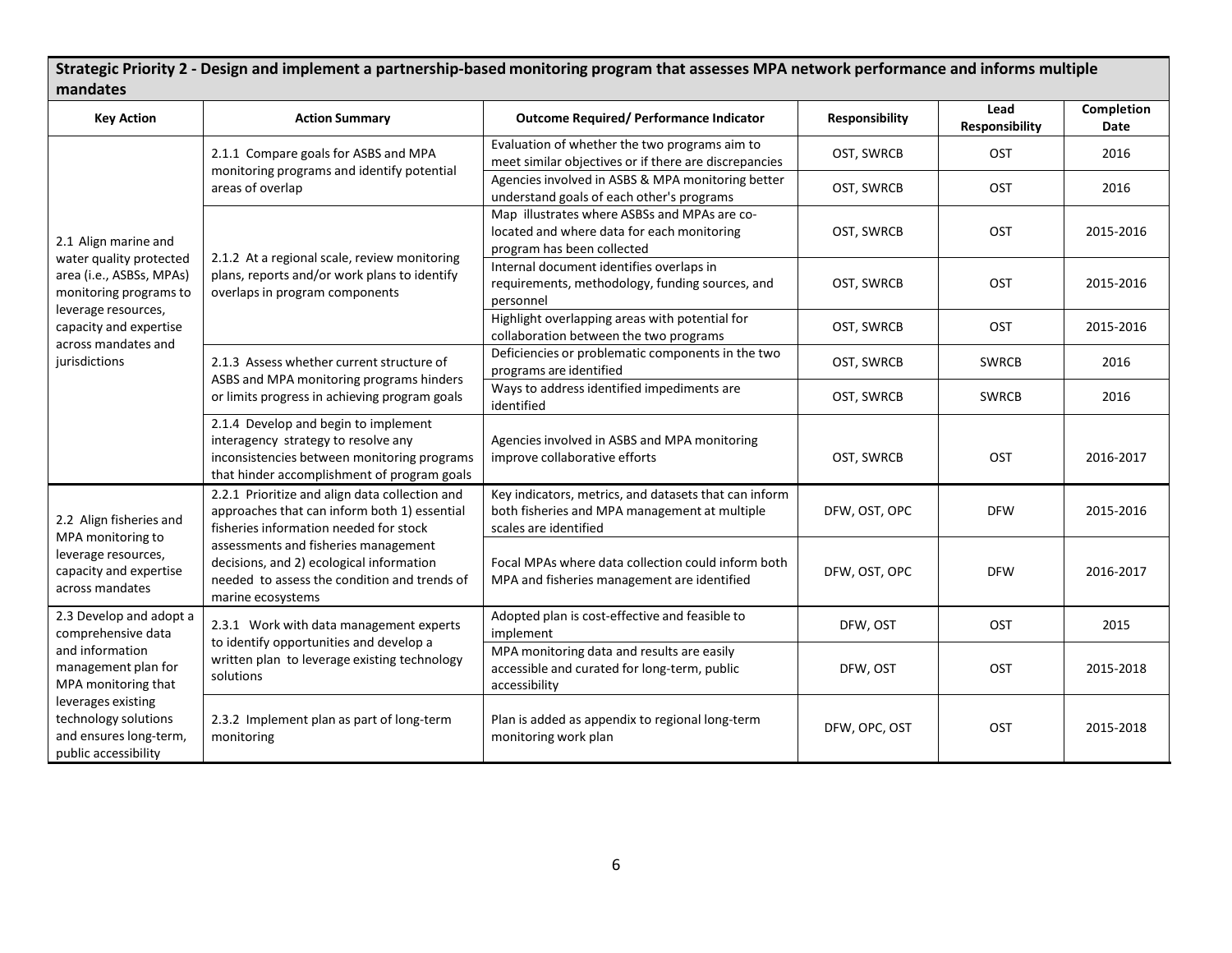| 2.4 Develop an MPA<br>Monitoring Plan for the<br>North Coast region to<br>be submitted to the Fish                                                                                                   | 2.4.1 Identify metrics that consider<br>management and community priorities, and<br>are informed by results from the North Coast<br><b>MPA Baseline Program</b>         | Monitoring metrics are based on the best available<br>science and reflect management and community<br>priorities                                                      | DFW, OST                                | <b>OST</b>                    | 2017               |  |  |
|------------------------------------------------------------------------------------------------------------------------------------------------------------------------------------------------------|-------------------------------------------------------------------------------------------------------------------------------------------------------------------------|-----------------------------------------------------------------------------------------------------------------------------------------------------------------------|-----------------------------------------|-------------------------------|--------------------|--|--|
| & Game Commission<br>for consideration as an                                                                                                                                                         | 2.4.2 Develop an inventory of short- and<br>long-term evaluation questions                                                                                              | Monitoring program is designed to answer<br>evaluation questions                                                                                                      | DFW, OST                                | OST                           | 2016-2017          |  |  |
| appendix to the MLPA<br>Master Plan                                                                                                                                                                  | 2.4.3 Conduct peer-review process of<br>technical components of plan                                                                                                    | Monitoring approaches identified by plan are<br>scientifically rigorous and feasible                                                                                  | DFW, OST                                | <b>OST</b>                    | 2017               |  |  |
| 2.5 Diversify monitoring<br>collaborations and<br>include multiple sources<br>of knowledge (e.g.                                                                                                     | 2.5.1 Develop and begin to implement an<br>approach for integrating multiple sources of<br>knowledge (e.g., traditional ecological<br>knowledge (TEK), ecological data, | Guiding document provides a framework for<br>integrating traditional ecological knowledge with<br>other sources of information into long-term<br>monitoring statewide | <b>OST</b>                              | <b>OST</b>                    | 2015-2016          |  |  |
| agency, academic,<br>tribal, local) to broaden<br>participation and                                                                                                                                  | socioeconomic data)                                                                                                                                                     | Data use guidelines for North Coast baseline<br>monitoring results are complete and can be applied<br>to long-term MPA monitoring activities                          | OST                                     | OST                           | 2015-2016          |  |  |
| deepen understanding<br>of MPA network and<br>relevant ocean<br>conditions                                                                                                                           | 2.5.2 Develop an inventory of relevant citizen<br>science monitoring programs that exist<br>statewide                                                                   | Extent and capacity of existing citizen science<br>monitoring programs informs approach to long-<br>term monitoring in each region                                    | <b>OST</b>                              | OST                           | 2016-2018          |  |  |
| Strategic Priority 3 - Develop an approach to statewide MPA network assessment (network assessment) that builds upon the monitoring framework to<br>inform management decisions at a statewide scale |                                                                                                                                                                         |                                                                                                                                                                       |                                         |                               |                    |  |  |
|                                                                                                                                                                                                      |                                                                                                                                                                         |                                                                                                                                                                       |                                         |                               |                    |  |  |
| <b>Key Action</b>                                                                                                                                                                                    | <b>Action Summary</b>                                                                                                                                                   | <b>Outcome Required/Performance Indicator</b>                                                                                                                         | <b>Responsibility</b>                   | Lead<br><b>Responsibility</b> | Completion<br>Date |  |  |
| 3.1 Increase alignment<br>of research activities<br>with state priorities, to<br>increase usefulness for<br>management decisions<br>across agencies                                                  | 3.1.1 Consider MPA network goals in state<br>agency-contracted research on ocean issues<br>and align research activities with these goals<br>when feasible              | Deliberate consideration of statewide MPA network<br>goals in agency-contracted ocean/fisheries-related<br>research                                                   | <b>MPA Statewide</b><br>Leadership Team | OST                           | 2016-2018          |  |  |
|                                                                                                                                                                                                      | 3.2.1 Identify and pursue opportunities for<br>alignment of research activities with<br>information needs for fisheries<br>management                                   | MPA network assessment informs fisheries<br>management                                                                                                                | DFW, OST                                | <b>DFW</b>                    | 2016               |  |  |
| 3.2 Pursue MPA                                                                                                                                                                                       | 3.2.2 Incorporate monitoring approaches<br>and strategies identified by the West Coast                                                                                  | MPA and OAH monitoring activities are<br>geographically and temporally aligned                                                                                        | OPC, OST                                | <b>OPC</b>                    | 2016               |  |  |
| research and<br>monitoring activities                                                                                                                                                                | Ocean Acidification and Hypoxia (OAH)<br><b>Science Panel</b>                                                                                                           | OAH research and modeling activities informs<br>and are informed by MPA monitoring                                                                                    | DFW, OPC SAT                            | <b>OST</b>                    | 2016-2018          |  |  |
| that have the potential<br>to inform and/or align<br>multiple management                                                                                                                             | 3.2.3 Engage regional experts to develop<br>and recommend approaches for assessing                                                                                      | Long-term MPA monitoring produces data that<br>contributes to our understanding of climate                                                                            | DFW, OPC, OST                           | <b>OST</b>                    | 2016-2018          |  |  |
|                                                                                                                                                                                                      | impacts of climate change on ocean<br>ecosystems and resources and evaluate                                                                                             | change impacts                                                                                                                                                        |                                         |                               |                    |  |  |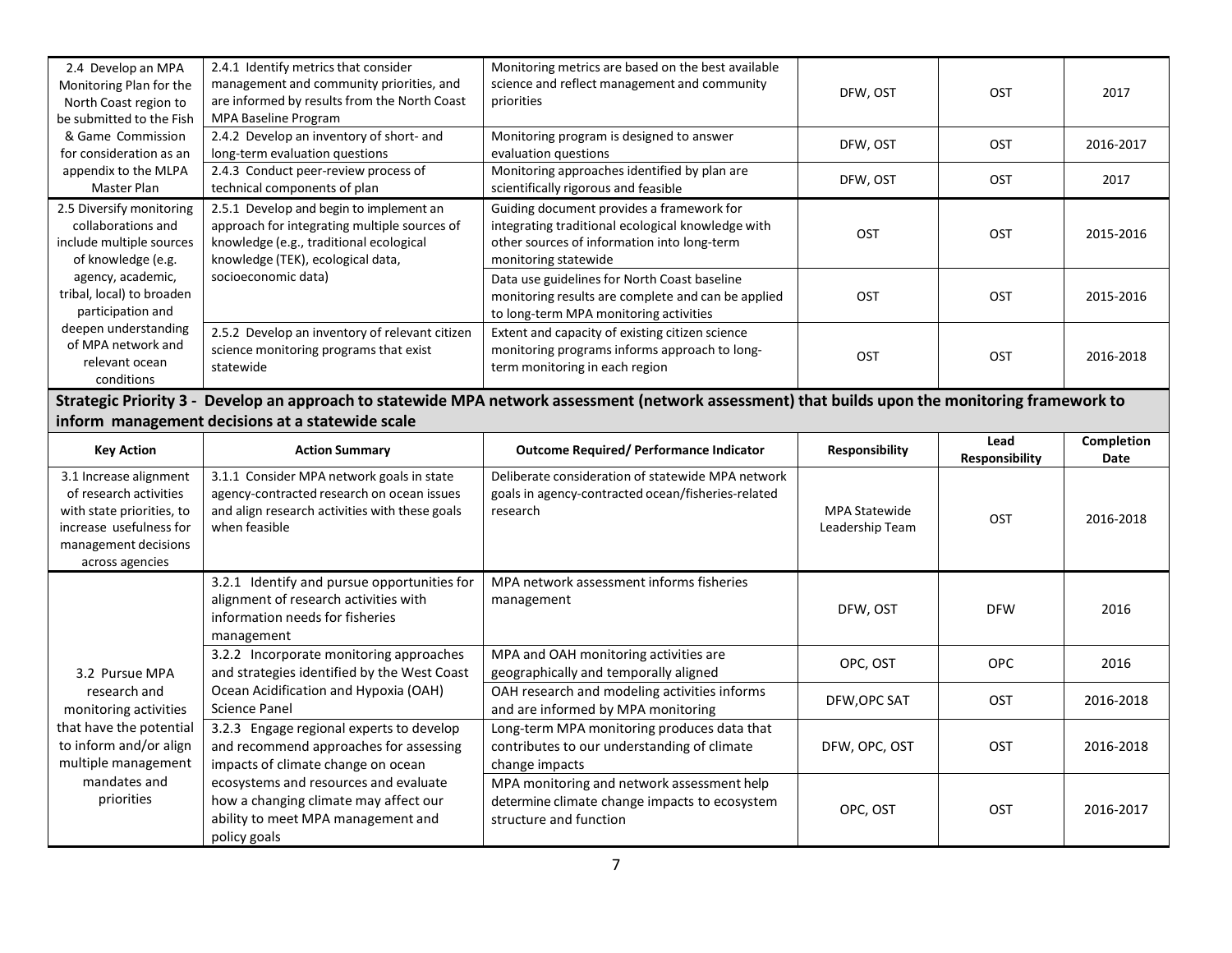| 3.3 Develop and<br>implement an<br>ecological impact                                                                                                                                                     | 3.3.1 Develop a framework for an<br>automated ecological impact assessment to<br>help inform management decisions about<br>issuing SCPs                                              | OPC working group with DFW, DPR, FGC<br>convened to clarify roles and responsibilities in<br>SCP for marine areas adjacent to park units                                                                                 | DFW, DPR, OPC,<br><b>FGC</b> | <b>OPC</b> | 2016      |
|----------------------------------------------------------------------------------------------------------------------------------------------------------------------------------------------------------|--------------------------------------------------------------------------------------------------------------------------------------------------------------------------------------|--------------------------------------------------------------------------------------------------------------------------------------------------------------------------------------------------------------------------|------------------------------|------------|-----------|
| assessment tool to<br>identify potential<br>cumulative impacts to<br>MPAs from research,<br>monitoring and<br>education activities to<br>inform issuing<br><b>Scientific Collecting</b><br>Permits (SCP) |                                                                                                                                                                                      | Published manuscript that describes the<br>assessment tool's purpose, function and<br>components                                                                                                                         | DFW, OPC SAT                 | <b>DFW</b> | 2015-2016 |
|                                                                                                                                                                                                          | 3.4.1 Clarify respective roles and purposes for<br>regional and statewide monitoring                                                                                                 | Strengthened decision support for adaptive<br>management                                                                                                                                                                 | DFW, OPC, OST                | OST        | 2016      |
| 3.4 Develop a                                                                                                                                                                                            | 3.4.2 Develop guidelines for incorporating a<br>broad range of data into statewide<br>monitoring including information on<br>management, outreach, education and other<br>activities | Build efficiency into monitoring programs across<br>state mandates                                                                                                                                                       | DFW, OST                     | OST        | 2015-2017 |
| statewide monitoring<br>approach document<br>that is distinct from<br>regional monitoring<br>plans and work plans                                                                                        |                                                                                                                                                                                      | MPA monitoring data (ecological, socioeconomic)<br>are considered together with oceanographic<br>monitoring and enforcement/compliance<br>monitoring to build a more robust understanding of<br>the state of the network | DFW, OST                     | <b>OST</b> | 2015-2017 |
|                                                                                                                                                                                                          |                                                                                                                                                                                      | Fisheries, coastal zone and water quality<br>management both inform and are informed by<br>MPA monitoring                                                                                                                | DFW, OST                     | OST        | 2015-2017 |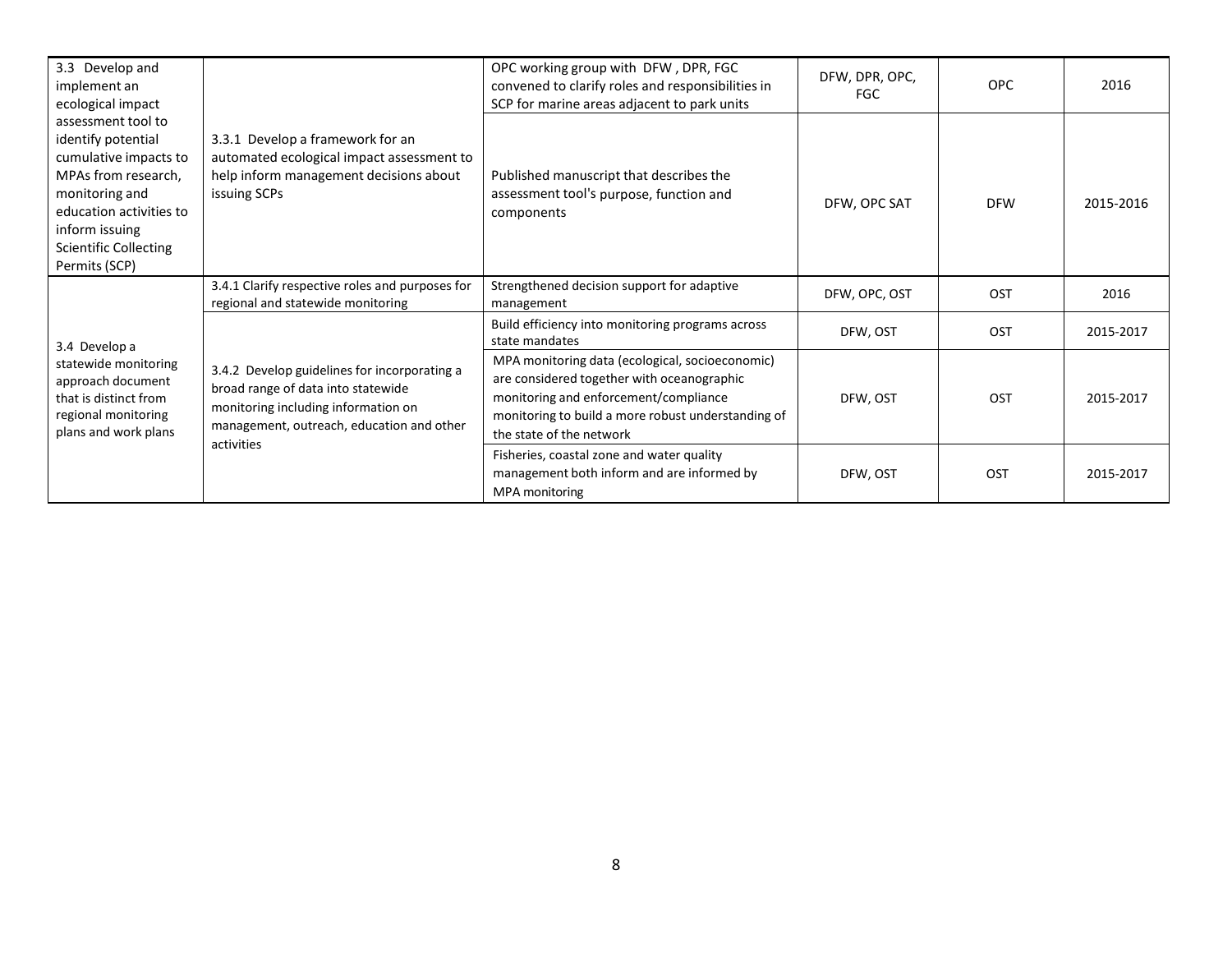# **Focal Area: Policy and Permitting (page 9 – 11)**

| Strategic Priority 1 - Improve governance of MPA network through adaptive management                  |                                                                                                                                                                                 |                                                                                                                                                                                                                                                                                                                        |                                                                             |                              |                    |  |  |
|-------------------------------------------------------------------------------------------------------|---------------------------------------------------------------------------------------------------------------------------------------------------------------------------------|------------------------------------------------------------------------------------------------------------------------------------------------------------------------------------------------------------------------------------------------------------------------------------------------------------------------|-----------------------------------------------------------------------------|------------------------------|--------------------|--|--|
| <b>Key Action</b>                                                                                     | <b>Action Summary</b>                                                                                                                                                           | <b>Outcome Required/ Performance Indicator</b>                                                                                                                                                                                                                                                                         | Responsibility                                                              | Lead<br>Responsibility       | Completion<br>Date |  |  |
| 1.1 FGC and PRC develop<br>and convey process for<br>receiving requests for<br>changes to MPA network | 1.1.1 Post guidance on relevant agency<br>websites detailing appropriate process                                                                                                | Members of the public can easily access<br>information that clearly articulates how, if, and<br>when FGC and PRC will receive and evaluate<br>proposals and hear discussion about potential<br>changes to the MPA network, as well as the criteria<br>used to determine if action by either commission is<br>warranted | <b>MPA Statewide</b><br>Leadership Team                                     | FGC, PRC                     | 2017               |  |  |
| 1.2 Oversee and maintain<br>effective MPA regulations                                                 | 1.2.1 Adopt regulations that are clear<br>accurate and enforceable                                                                                                              | Regulatory ambiguities, inaccuracies, needs or<br>enforcement challenges are addressed through the<br>rulemaking process                                                                                                                                                                                               | <b>MPA Statewide</b><br>Leadership Team                                     | FGC, DFW, DPR,<br><b>PRC</b> | 2015 - 2018        |  |  |
| 1.3 Partner agencies<br>identify emerging issues<br>and develop<br>recommendations to<br>address them | 1.3.1 MPA SLT serves as a forum for agency<br>communication about emerging issues<br>identified by staff or constituents that may<br>require a response by more than one agency | Members of the MPA SLT raise emerging issues to<br>staff at partner agencies and elevate them when<br>appropriate, including at the biannual "MPA<br>Milestones" meetings that all MPA SLT agency<br>Directors attend                                                                                                  | <b>MPA Statewide</b><br>Leadership Team                                     | FGC, PRC                     | 2015 - 2018        |  |  |
| 1.4 Assess pending agency<br>regulations for potential<br>impacts to MPAs                             | 1.4.1 Partner agencies provide informal<br>input to proposed regulations that may<br>affect MPAs early in the process                                                           | Proposed new or revised regulations that could<br>affect MPAs are brought to MPA SLT meetings for<br>discussion prior to adoption                                                                                                                                                                                      | Coastal Regulatory<br>Agencies (CCC, CSLC,<br>FGC, DFW, DPR, PRC,<br>SWRCB) | <b>OPC</b>                   | 2015 - 2018        |  |  |
| 1.5 Clarify MPA network                                                                               | 1.5.1 Conduct review of original intent<br>regarding placement, design, and regulations<br>of the MPA network                                                                   | Coastal Regulatory Commissions have access to a<br>comprehensive inventory that captures existing<br>documentation regarding design considerations<br>for each MPA in the network                                                                                                                                      | FGC, CN, OPC, DFW                                                           | FGC, DFW                     | 2018               |  |  |
| objectives                                                                                            | 1.5.2 Assess whether stated goals<br>and objectives of MPAs are compatible with<br>the design considerations                                                                    | FGC identifies any MPAs that may be out of<br>alignment with the adopted design considerations                                                                                                                                                                                                                         | FGC, DFW                                                                    | FGC, DFW                     | 2018               |  |  |
| 1.6 Continue discussions<br>with tribal governments<br>about management                               | 1.6.1 Respond to requests for information<br>sharing and tribal consultations                                                                                                   | Hold meetings with Tribal governments for the<br>purpose of identifying areas of common ground<br>and areas of disagreement that will help inform<br>further discussion.                                                                                                                                               | DFW, FGC, OPC                                                               | FGC, DFW                     | 2015 - 2018        |  |  |
| documents                                                                                             | Strategic Priority 2 Integrate MLPA and MPA network goals, objectives and partnership-based management approach into relevant management                                        |                                                                                                                                                                                                                                                                                                                        |                                                                             |                              |                    |  |  |
| <b>Key Action</b>                                                                                     | <b>Action Summary</b>                                                                                                                                                           | Outcome Required/ Performance Indicator                                                                                                                                                                                                                                                                                | Responsibility                                                              | Lead<br>Responsibility       | Completion<br>Date |  |  |
| 2.1 Update MLPA Master<br>Plan (Master Plan)                                                          | 2.1.1 Update language regarding MPA<br>management review cycle                                                                                                                  | MLPA Master Plan update includes a clearly<br>defined management review cycle that is explicitly<br>connected to adaptive management of the MPA<br>network                                                                                                                                                             | DFW, OPC, FGC                                                               | <b>DFW</b>                   | 2015               |  |  |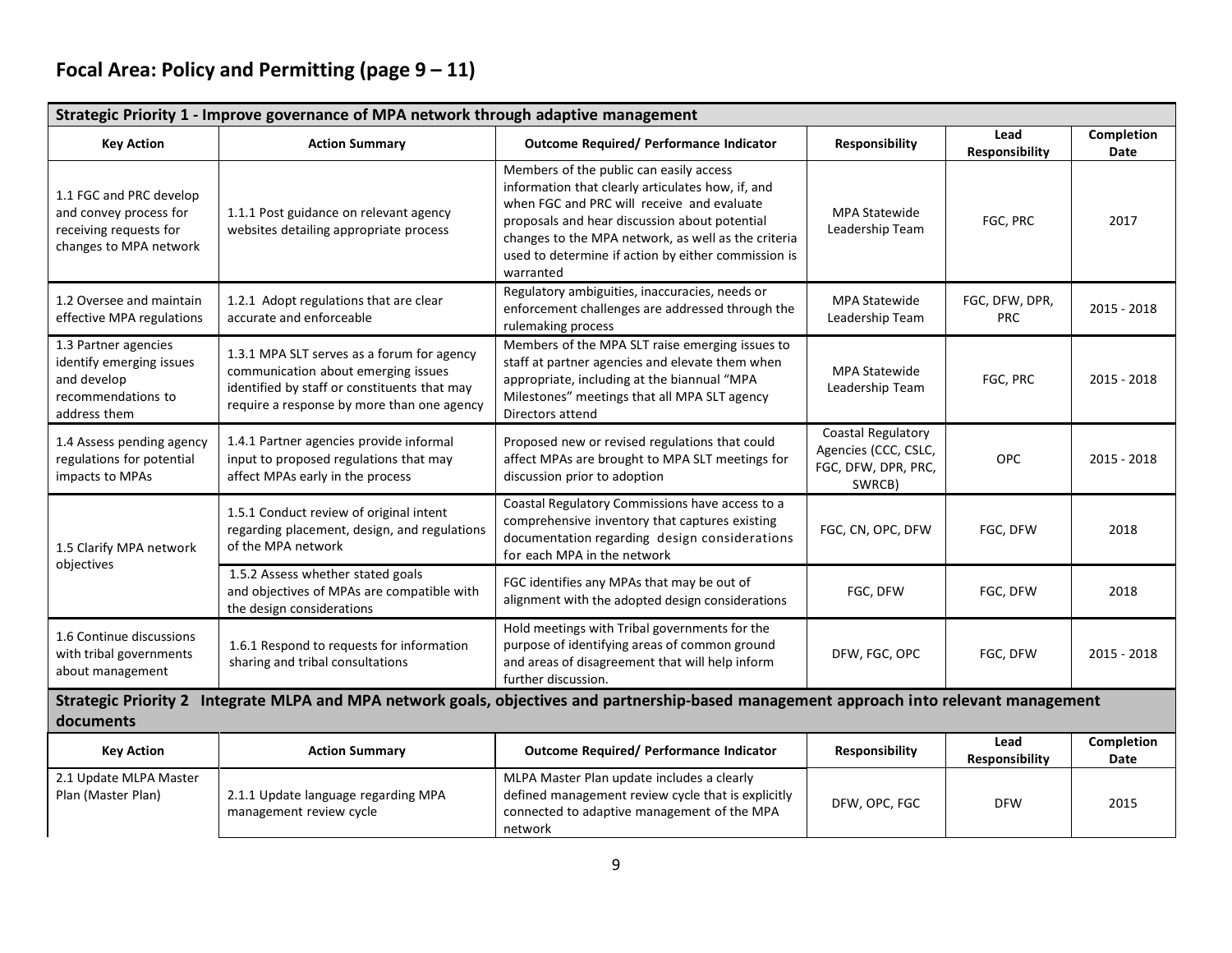|                                                                                          | 2.1.2 Align monitoring section with other<br>relevant documents                                                                             | Monitoring section of the MLPA Master Plan is<br>aligned with the existing MPA monitoring<br>framework and regional monitoring plans                                                                                                                          | DFW, OPC, OST, FGC                      | <b>DFW</b>             | 2015               |  |  |  |
|------------------------------------------------------------------------------------------|---------------------------------------------------------------------------------------------------------------------------------------------|---------------------------------------------------------------------------------------------------------------------------------------------------------------------------------------------------------------------------------------------------------------|-----------------------------------------|------------------------|--------------------|--|--|--|
| 2.2 Insert relevant content<br>into MLMA Master Plan<br>update                           | 2.2.1 Describe role and value of partnerships                                                                                               | Relevant sections of the MLMA Master Plan update<br>(such as development of FMPs, assessing impacts<br>on non-consumptive users, and public involvement<br>strategy) include language about partnerships                                                      | DFW, FGC, OPC                           | <b>DFW</b>             | $2016 - 2018$      |  |  |  |
|                                                                                          | 2.2.2 Highlight value of MPA monitoring data                                                                                                | MLMA Master Plan update references MPA<br>monitoring data in relevant contexts                                                                                                                                                                                | DFW, FGC, OPC,<br>OST                   | <b>DFW</b>             | 2016 - 2018        |  |  |  |
| 2.3 As SWRCB planning<br>and policy documents are<br>updated, insert relevant<br>content | 2.3.1 Integrate considerations of the MPA<br>network during development of Once<br>Through Cooling (OTC) policy amendment<br>where relevant | Adopted amendment to SWRCB OTC Policy<br>includes relevant references to MPA network<br>goals, objectives, and partnership-based<br>management                                                                                                                | OPC, SWRCB                              | <b>SWRCB</b>           | 2016               |  |  |  |
| 2.4 Insert relevant content                                                              | 2.4.1 CSLC Strategic Plan update reflects<br><b>CSLC</b> commitments regarding MPAs                                                         | Relevant portions of the CSLC Strategic Plan<br>reference MPAs and CSLC's specific role with<br>respect to MPA management                                                                                                                                     | OPC, CSLC                               | <b>CSLC</b>            | 2015               |  |  |  |
| into agency Strategic Plan<br>updates                                                    | 2.4.2 CCC Strategic Plan update reflects CCC<br>commitments regarding MPAs                                                                  | Relevant portions of the CCC Strategic Plan<br>reference MPAs and CCC's specific role with<br>respect to MPA management                                                                                                                                       | OPC, CCC                                | CCC                    | 2018               |  |  |  |
|                                                                                          | Strategic Priority 3 - Enhanced protection for MPA resources is provided in relevant resource agency authorizations                         |                                                                                                                                                                                                                                                               |                                         |                        |                    |  |  |  |
| <b>Key Action</b>                                                                        | <b>Action Summary</b>                                                                                                                       | <b>Outcome Required/ Performance Indicator</b>                                                                                                                                                                                                                | <b>Responsibility</b>                   | Lead<br>Responsibility | Completion<br>Date |  |  |  |
| 3.1 Create tools to<br>improve and highlight                                             |                                                                                                                                             |                                                                                                                                                                                                                                                               |                                         |                        |                    |  |  |  |
| inter-agency coordination                                                                | 3.1.1 Conduct inventory of existing<br>interagency MPA coordination procedures                                                              | White paper outlining and summarizing: legislative<br>or policy foundations for special consideration of<br>MPAs, current agency practices, and<br>recommendations to improve communication and<br>coordination is created and distributed to agency<br>staff | CSLC, CCC, SWRCB,<br><b>OPC</b>         | <b>OPC</b>             | 2015               |  |  |  |
|                                                                                          |                                                                                                                                             | Public document discussing how agencies<br>coordinate is broadly distributed to relevant<br><b>stakeholders</b>                                                                                                                                               | OPC                                     | OPC                    | 2015               |  |  |  |
|                                                                                          | 3.2.1 Develop internal interagency<br>coordination guidance document for staff<br>use                                                       | Interagency coordination document includes an<br>identified MPA point of contact for each agency                                                                                                                                                              | OPC                                     | <b>OPC</b>             | $2015 - 2016$      |  |  |  |
| 3.2 Improve consistency in<br>approach to analyzing<br>impacts of projects to            | 3.2.2 Guidance document for using CEQA for<br><b>MPAs</b>                                                                                   | Develop guidance document for state agencies that<br>serve as lead for CEQA review which includes<br>broadly applicable suggestions on avoiding and<br>minimizing impacts to MPAs                                                                             | <b>MPA Statewide</b><br>Leadership Team | <b>OPC</b>             | 2017               |  |  |  |